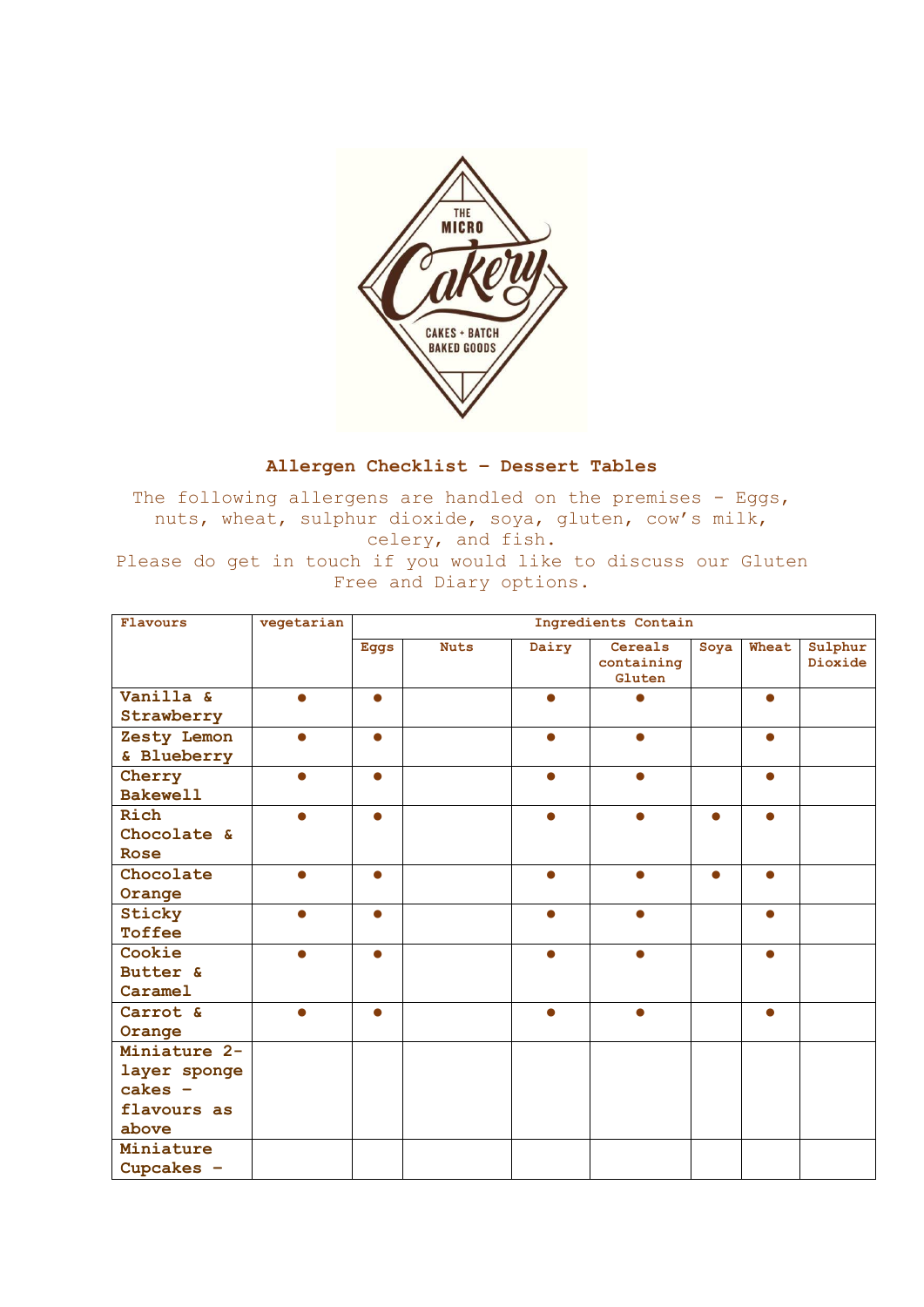| Flavours as         |           |           |                  |           |           |           |           |  |
|---------------------|-----------|-----------|------------------|-----------|-----------|-----------|-----------|--|
| above               |           |           |                  |           |           |           |           |  |
| <b>Fruit Scones</b> | $\bullet$ | $\bullet$ |                  | $\bullet$ | $\bullet$ |           | $\bullet$ |  |
| Cookies             | ●         | 0         |                  | ●         | ●         |           | 0         |  |
| <b>Macarons</b>     | $\bullet$ | $\bullet$ | Almonds          |           |           |           |           |  |
| Shortbread          | $\bullet$ |           |                  | $\bullet$ | $\bullet$ |           | $\bullet$ |  |
| Mini Pie            |           | $\bullet$ |                  |           |           |           | $\bullet$ |  |
| pops<br>Double      |           | $\bullet$ |                  |           |           |           |           |  |
|                     |           |           |                  |           |           |           | $\bullet$ |  |
| Chocolate           |           |           |                  |           |           |           |           |  |
| <b>Brownie</b>      |           |           |                  |           |           |           |           |  |
| Chocolate           |           | Δ         |                  |           |           |           |           |  |
| Orange              |           |           |                  |           |           |           |           |  |
| <b>Brownie</b>      |           |           |                  |           |           |           |           |  |
| Hazelnut            | $\bullet$ | $\bullet$ | <b>Hazelnuts</b> | $\bullet$ | $\bullet$ | $\bullet$ | $\bullet$ |  |
| <b>Nutella</b>      |           |           |                  |           |           |           |           |  |
| <b>Brownie</b>      |           |           |                  |           |           |           |           |  |
| Peanut              | $\bullet$ | $\bullet$ | Peanuts          | $\bullet$ | $\bullet$ | $\bullet$ | $\bullet$ |  |
| butter & Jam        |           |           |                  |           |           |           |           |  |
| <b>Brownie</b>      |           |           |                  |           |           |           |           |  |
| <b>Baileys</b>      | O         | $\bullet$ |                  |           | ●         | $\bullet$ | 0         |  |
| <b>Brownie</b>      |           |           |                  |           |           |           |           |  |
| Salted              | $\bullet$ | $\bullet$ |                  | $\bullet$ | $\bullet$ | $\bullet$ | $\bullet$ |  |
| Caramel             |           |           |                  |           |           |           |           |  |
| Raspberry &         | $\bullet$ | $\bullet$ |                  | $\bullet$ |           | $\bullet$ | $\bullet$ |  |
| Rose Brownie        |           |           |                  |           |           |           |           |  |
| Cherry              | $\bullet$ | $\bullet$ | <b>Almonds</b>   | Ô         |           |           | $\bullet$ |  |
| <b>Bakewell</b>     |           |           |                  |           |           |           |           |  |
| <b>Blondie</b>      |           |           |                  |           |           |           |           |  |
| Salted              |           | $\bullet$ | <b>Almonds</b>   |           | $\bullet$ |           | 0         |  |
| Caramel &           |           |           |                  |           |           |           |           |  |
| Pretzel             |           |           |                  |           |           |           |           |  |
| <b>Blondie</b>      |           |           |                  |           |           |           |           |  |
| Mars Bar            | $\bullet$ | $\bullet$ | Almonds          | $\bullet$ |           |           | $\bullet$ |  |
| <b>Blondie</b>      |           |           |                  |           |           |           |           |  |
| Lemon               | $\bullet$ | $\bullet$ | Almonds          | $\bullet$ | $\bullet$ |           | $\bullet$ |  |
| Meringue            |           |           |                  |           |           |           |           |  |
| <b>Blondie</b>      |           |           |                  |           |           |           |           |  |
| Apricot &           |           |           | <b>Almonds</b>   |           |           |           | ●         |  |
| Almond              |           |           |                  |           |           |           |           |  |
| <b>Blondie</b>      |           |           |                  |           |           |           |           |  |
| Choc Chip           | $\bullet$ | $\bullet$ | Almonds          | $\bullet$ | $\bullet$ | $\bullet$ | $\bullet$ |  |
| Cookie              |           |           |                  |           |           |           |           |  |
| <b>Blondie</b>      |           |           |                  |           |           |           |           |  |
| <b>Biscoff</b>      | $\bullet$ |           |                  | $\bullet$ | $\bullet$ | $\bullet$ | $\bullet$ |  |
| Millionaires        |           |           |                  |           |           |           |           |  |
| Crunchie            |           |           |                  |           | $\bullet$ | $\bullet$ | $\bullet$ |  |
| Flapjack            |           |           |                  |           |           |           |           |  |
| Carrot Cake         | Ο         | $\bullet$ |                  |           | ●         |           | $\bullet$ |  |
| Off the             |           |           | <b>Almonds</b>   | ●         | $\bullet$ | $\bullet$ | $\bullet$ |  |
| Wagon Wheel         |           |           |                  |           |           |           |           |  |